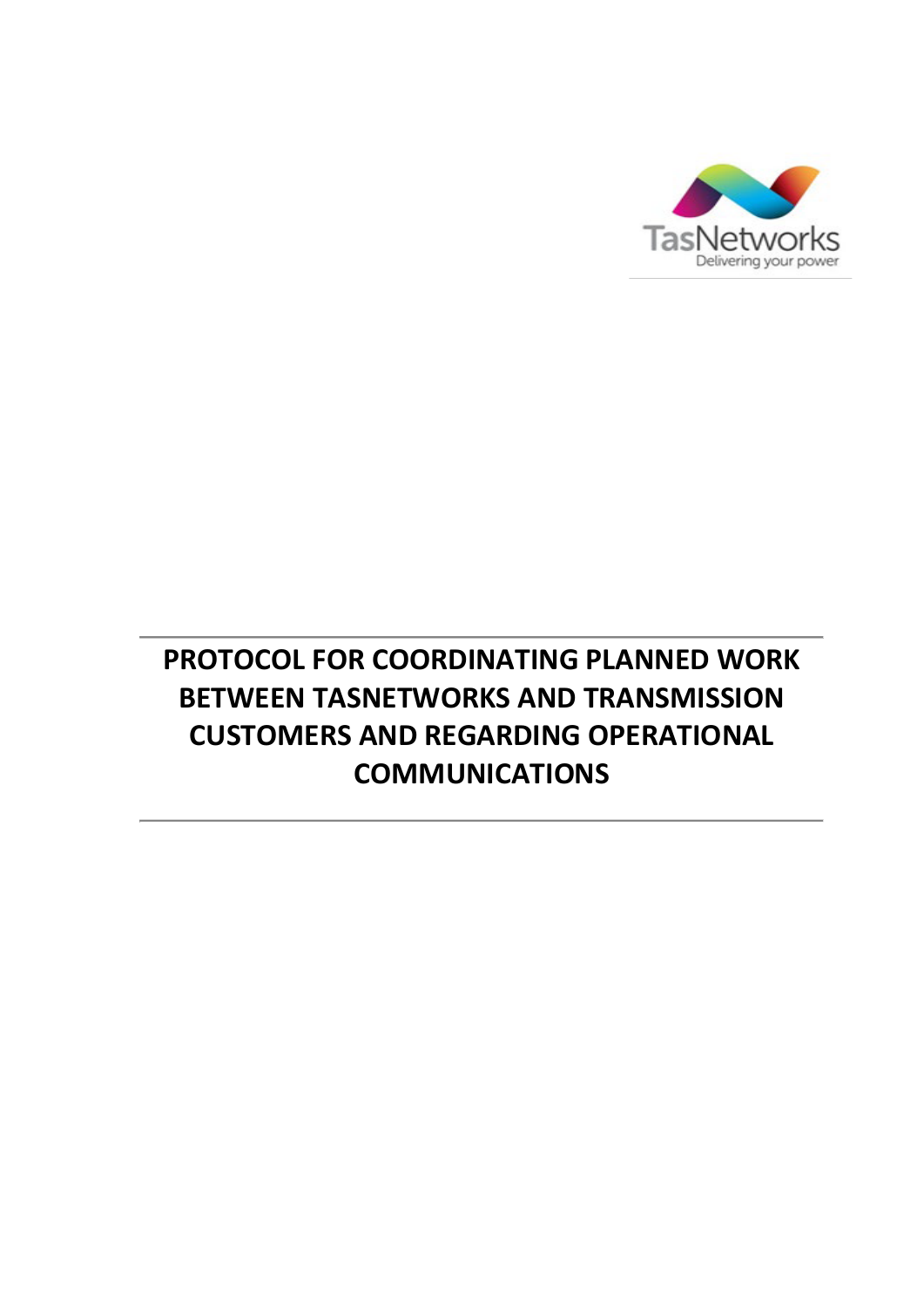# **PROTOCOL FOR COORDINATING PLANNED WORK BETWEEN TASNETWORKS AND TRANSMISSION CUSTOMERS AND REGARDING OPERATIONAL COMMUNICATIONS**

### **1. Scope and purpose of Protocol**

- <span id="page-1-0"></span>**1.1** The purpose of this *Protocol* is to:
	- (a) record the principles underpinning operational communications that may occur between TasNetworks and a *Customer*;
	- (b) record the process which TasNetworks will follow when scheduling *TasNetworks Planned Work*;
	- (c) record the process via which a *Party* may request certain *Confirmed Planned Work* to be rescheduled;
	- (d) promote the general objectives set out below:
		- (i) facilitate efficient and cost effective operational communication and coordination and performance of *Planned Work* having regard to TasNetworks' social responsibility to maximise the utility of the *Network* for, and minimise disruption to, all *Customers* and to minimise cost to consumers;
		- *(ii)* in respect of *Planned Work:*
			- (A) ensure no unreasonable delay or restriction of a *Party* from performing any *Work* which is necessary for that *Party* to conform with *good electricity industry practice*;
			- (B) ensure each *Party* will, in carrying out any *Work*, diligently carry out that *Work* and ensure that it is completed in a timely manner; and
		- (iii) ensure that operational communications and coordination of *Planned Work* occur consistent with the obligations of TasNetworks and each *Customer* under competition law, including best practice compliance measures relating to "hub and spoke" communications and concerted practices.
- 1.2 This **Protocol** will be reviewed by TasNetworks at not more than three year intervals in accordance with clause 9.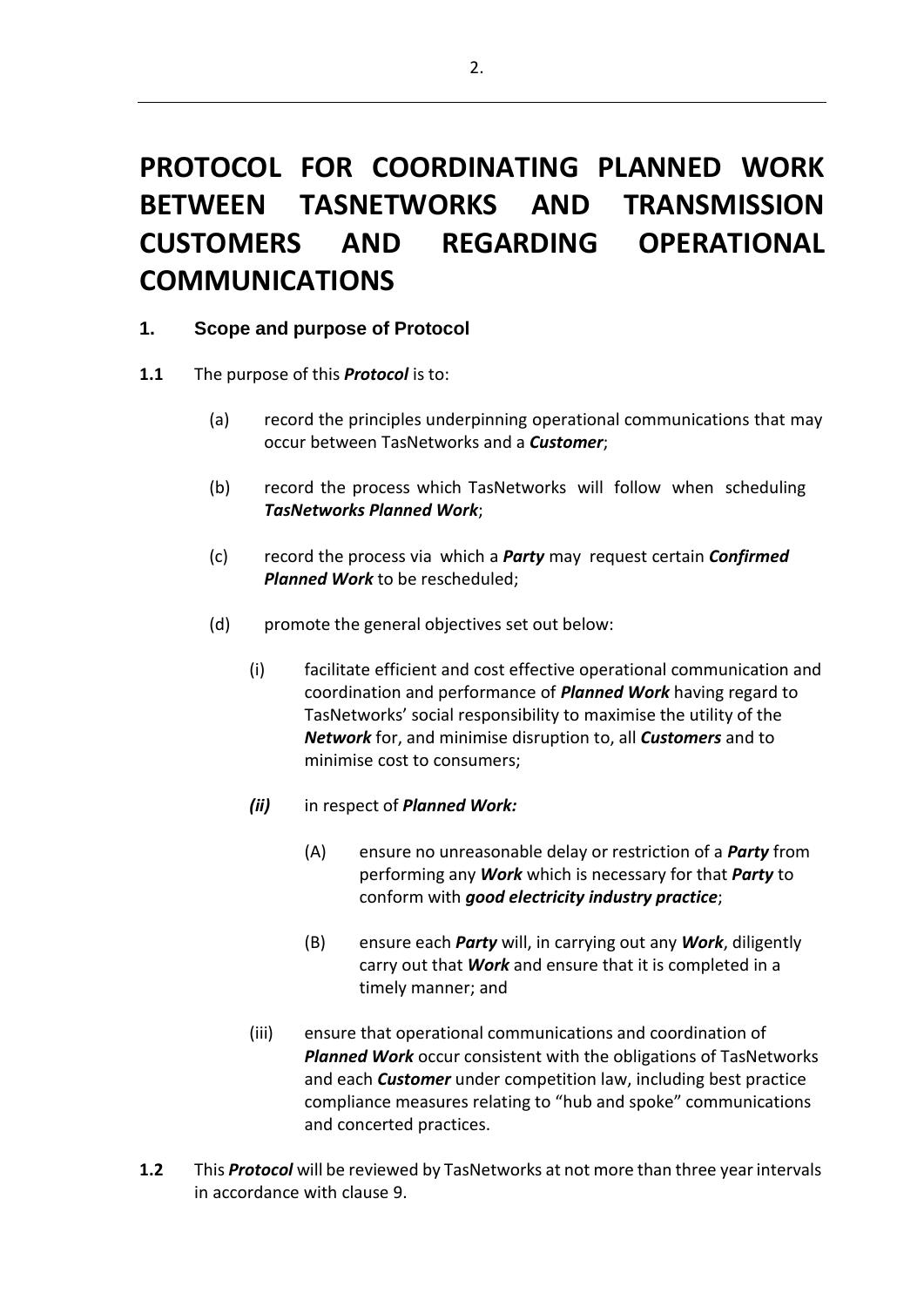- **1.3** In the event of any inconsistency between a *Connection Agreement* and this *Protocol*, the *Connection Agreement* will prevail to the extent of that inconsistency.
- **1.4** Terms printed like *this* will have the meaning given in the Glossary set out in clause 10.
- **1.5** The clauses that follow in this *Protocol* are:
	- (a) Clause [2](#page-3-0) Operational Communications;
	- (b) Clause [3](#page-4-0) Process flow chart;
	- (c) Clause [4](#page-4-1) Communications under this *Protocol*;
	- (d) Clause [5](#page-5-0) Programming *Planned Work*;
	- (e) Clause [6](#page-9-0) *Rescheduling Inquiry*;
	- (f) Clause [7](#page-10-0) *Rescheduling Request*; and
	- (g) Clause [8](#page-13-0) Compensation
	- (h) Clause 9 Protocol Amendments
	- (i) Clause 10 Glossary.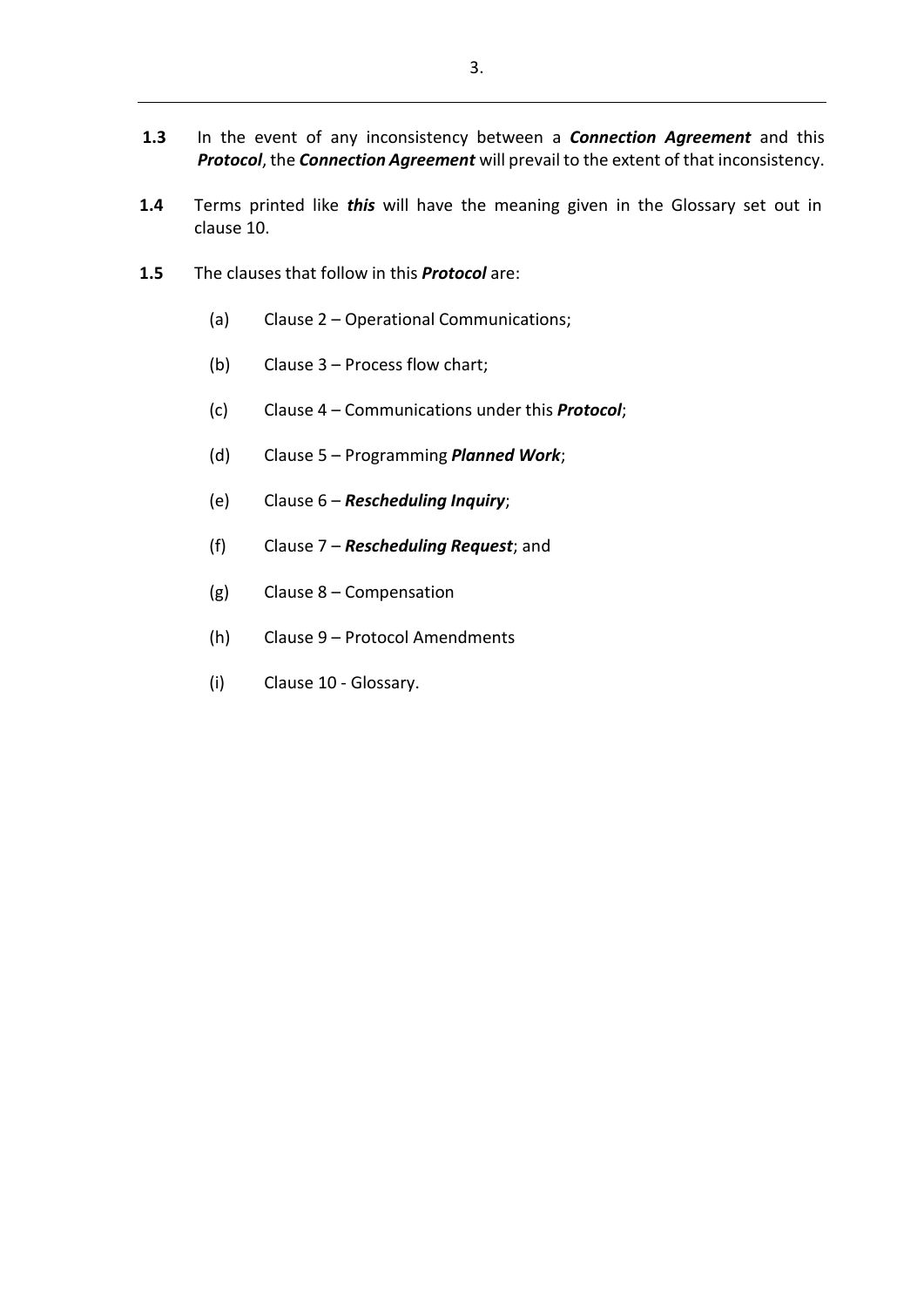# <span id="page-3-0"></span>**2. Operational Communications Generally**

- **2.1** TasNetworks and each *Customer* are required to exchange operational communications associated with the connection arrangements for each specific *Customer* under the respective *Connection Agreements*.
- **2.2** Operational communications under *Connection Agreements* may involve the communication of non-public information. The *Parties* acknowledge that:
	- a) any non-public information disclosed by a *Party* under such operational communications must be related to the performance of obligations under a *Connection Agreement*, and disclosed for a legitimate purpose;
	- b) where TasNetworks has received non-public information relating to a *Customer* under such operational communications, TasNetworks will not disclose that information to other *Customers*; and
	- c) TasNetworks will implement measures to ensure it is even-handed in relation to the disclosure of non-public information relating to TasNetworks to *Customers* under such operational communications.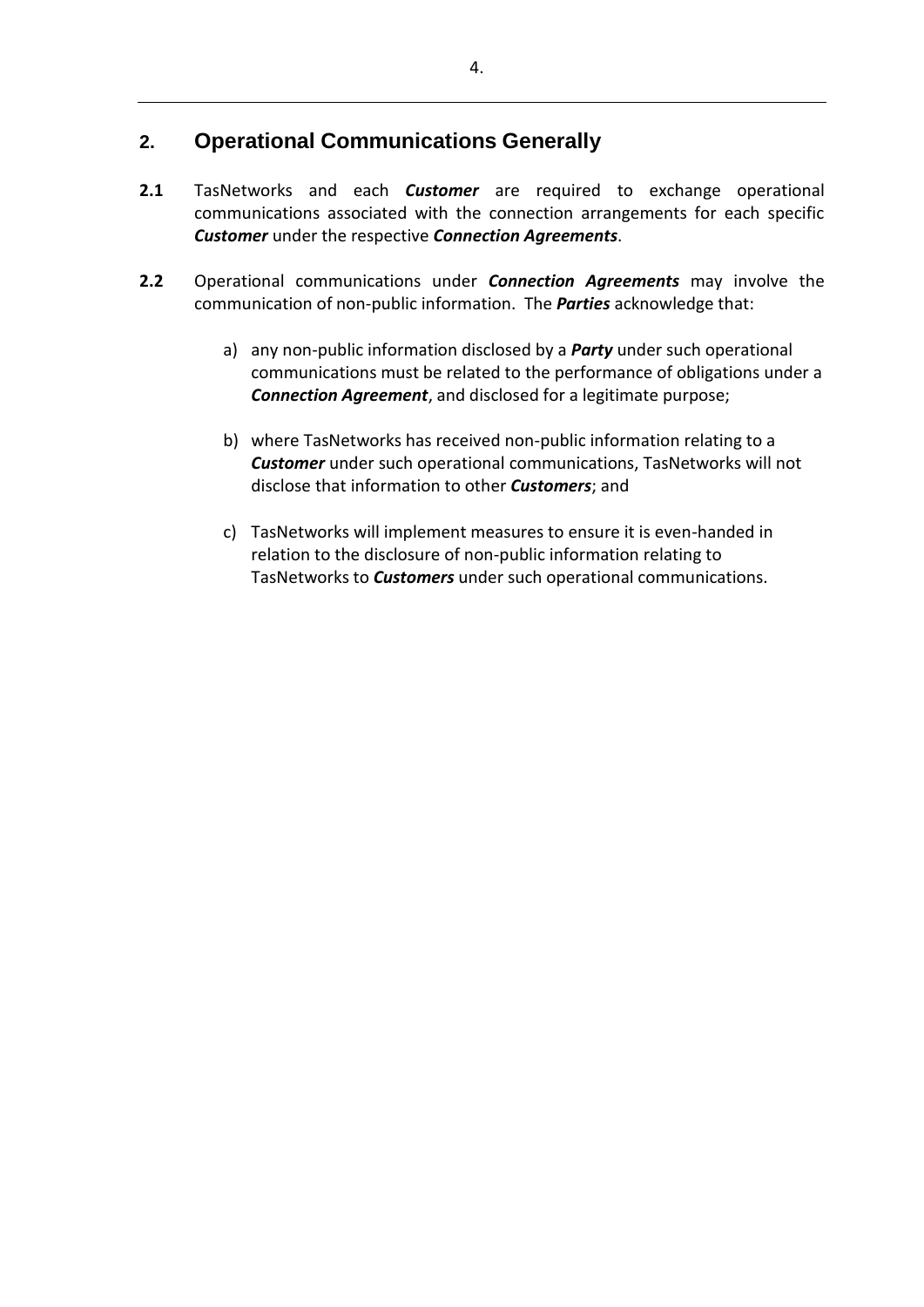# <span id="page-4-0"></span>**3. Planned Work Process flow chart**

Set out in Appendix 2 is a diagrammatical summary of the processes described in clauses [5,](#page-5-0) [6 a](#page-9-0)nd [7 o](#page-10-0)f this *Protocol*. This summary is intended to assist the *Parties* in establishing and implementing those processes. It is not intended to override the requirements of clauses [5,](#page-5-0) [6](#page-9-0) or [7](#page-10-0) of this *Protocol*.

# <span id="page-4-1"></span>**4. Communications under this Protocol**

- **4.1** All communications between TasNetworks and a *Customer* under this *Protocol* are '*Operational Communications*' for the purposes of the applicable *Customer's Connections Agreement* and must therefore be recorded in the log kept by each *Party* for *Operational Communications*. However, unlike other types of *Operational Communications*, communications between TasNetworks and a *Customer* under clauses [6](#page-9-0) and [7](#page-10-0) of this *Protocol* must be sent by e-mail to the *Contact Person* for the recipient of that communication and copied to the *Administrator* for the recipient and, in the case of any notice in relation to rescheduling, be in the form set out in Appendix 1 to this *Protocol*.
- **4.2** A communication under this *Protocol* will be deemed to have been received on production of a report by the computer from which the e-mail was sent which indicates that the message was successfully relayed to the recipient's e-mail address.
- **4.3** If a communication isreceived on a day which is not a *Business Day* or after 4.00 pm on a *Business Day,* it is taken to be received at 8.00 am on the next **B***usiness Day*.

| <b>TasNetworks</b>          |                                                                                 |  |  |  |  |  |
|-----------------------------|---------------------------------------------------------------------------------|--|--|--|--|--|
| <b>Title</b>                | <b>E-mail address</b>                                                           |  |  |  |  |  |
| <b>Administrator</b>        |                                                                                 |  |  |  |  |  |
| Customer Account<br>Manager | Programming@tasnetworks.com.au;<br>customeraccountmanagement@tasnetworks.com.au |  |  |  |  |  |

# **Table 1 – Contact details**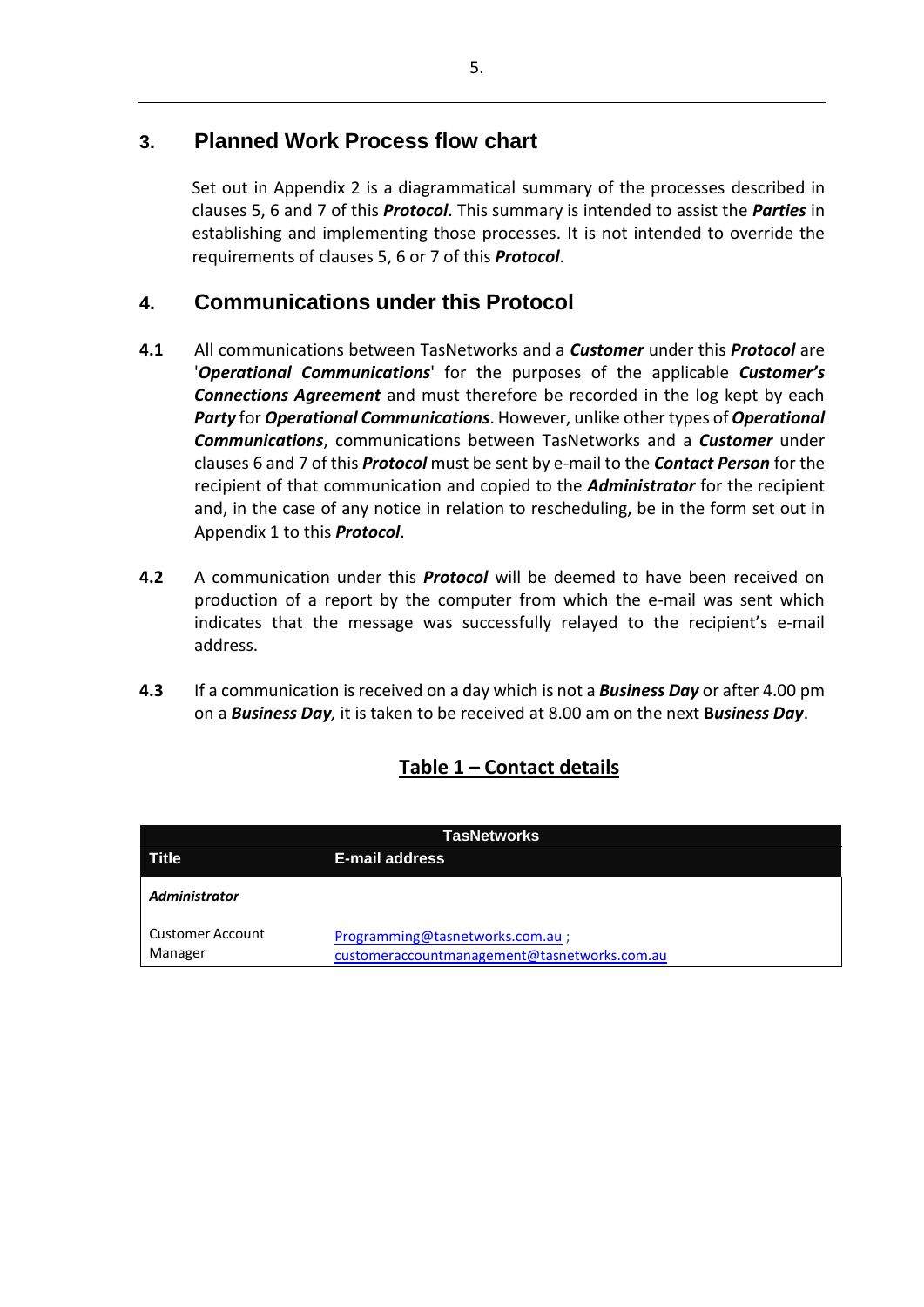# <span id="page-5-0"></span>*5.* **Programming** *Planned Work*

The provisions of this clause [5 a](#page-5-0)pply independently as between TasNetworks and each *Customer*.

## <span id="page-5-3"></span>**5.1 What is** *Planned Work***?**

'*Planned Work*' is any *Work* (other than *Unplanned Work*) which:

- (a) a *Party* is proposing to undertake on or in relation to its assets;
- (b) that *Party* reasonably considers may affect the *Network* and/or other *Party* to its *Connection Agreement*; and
- (c) is included from time to time in that *Party's Program* issued under clause [5.2.](#page-5-1)

*Planned Work* may be *TasNetworks Planned Work* or *Customer Planned Work*, depending on which *Party* is proposing to undertake the *Planned Work*. Similarly, where *Planned Work* has become *Confirmed Planned Work* under clause 5.4, it may be *TasNetworks Confirmed Planned Work* or *Customer Confirmed Planned Work*, as the context requires.

## <span id="page-5-1"></span>*5.2* **Long term programming of** *Planned Work*

- (a) *Customer Planned Work*: within 3 months of this *Protocol* becoming effective with the relevant *Customer* (*effective date*), each *Customer* will provide TasNetworks with a *Program* showing the *Planned Work* which it is planning to undertake:
	- (i) In the case of a *Generator*, during the 27 month period following the *effective date*; and
	- (ii) In the case of a *load Customer*, during the 24 month period following the *effective date*.
- (b) The format of the *Program* provided by each *Customer* must be as approved by TasNetworks acting reasonably.
- (c) *TasNetworks Planned Work*: within 3 months of the *effective date*, TasNetworks will provide each *Customer* with a *Program* showing the *Planned Work* which TasNetworks is planning to undertake during the 13 month period following the *effective date*.
- (d) TasNetworks must take into account the matters specified in Appendix 3 in scheduling its *Planned Work* on the *Network*.
- <span id="page-5-2"></span>(e) In respect of *Planned Work* on a *Customer connection asset*, TasNetworks will use reasonable endeavours to agree the timing of *Planned Work* with the relevant *Customer*. In the event that the timing cannot be agreed, the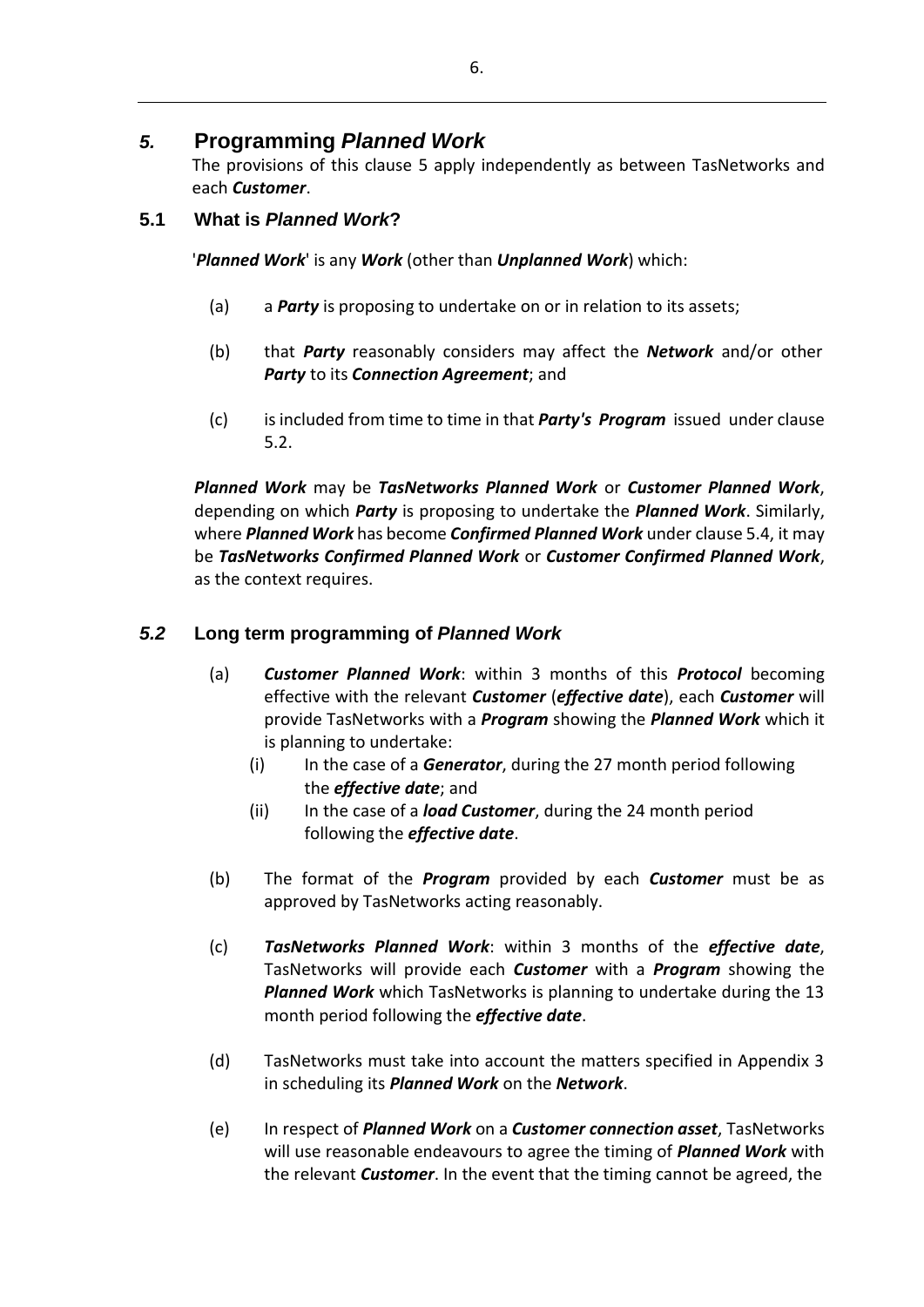*Planned Work* will be scheduled by TasNetworks in accordance with the considerations specified in Appendix 3.

- (f) Each *Program* provided by a Party under this clause 5.2 must be consistent with the information provided by that Party to *AEMO* at that time.
- <span id="page-6-0"></span>(g) Each *Party* will provide the other *Party* with an update of its *Program*, on a rolling monthly basis, by the last week of each month.

| ____ |
|------|
|------|

This means that each month:

- each *Customer* will issue a *Program* showing the *Planned Work* which it intendsto undertake during the next 27 months (*Generators*)/24 months (for *load*), starting at the beginning of the current month; and
- *TasNetworks* will issue a *Program* showing the *Planned Work* which it intends to undertake during the next 13 months, starting at the beginning of the current month.

### <span id="page-6-1"></span>*5.3 Customer connection asset Planned Work*

In respect of clause [5.2\(e\) a](#page-5-2)bove, TasNetworks and a *Customer* may negotiate and enter into a separate framework for agreeing *planned work* for any relevant *Customer connection assets*, provided that such framework is consistent with the principles contained in this *Protocol* and does not detract from, or diminish the operation of, this *Protocol* in relation to other *Customers*. This *Protocol* will prevail to the extent of any inconsistency.

### *5.4* **Meetings to co-ordinate the scheduling of** *Planned Work*

Regular meetings to coordinate **Planned Work** (including telephone conferences) will be agreed between TasNetworks and each individual **Customer**. The regularity of such meetings will depend on each **Customer's** requirements.

### <span id="page-6-2"></span>*5.5* **Declaring Confirmed** *Planned Work*

- (a) Once a *Party* considers that the date upon which it intends to commence *Planned Work* is certain, it may declare that *Planned Work* to be *Confirmed Planned Work*.
- (b) A *Party* must declare *Planned Work* to be *Confirmed Planned Work* at least 10 *Business Days* before the date on which it is to commence.
- *(c)* A *Party* may not declare *Planned Work* to be *Confirmed Planned Work* earlier than 90 *Business Days* before the date on which it isto commence.
- (d) A *Party* declares *Planned Work* to be *Confirmed Planned Work* by marking it as "confirmed" in the next *Outage Report* which it issues under clause [5.6,](#page-7-0) or by issuing a special declaration in accordance with clause [5.7.](#page-8-0)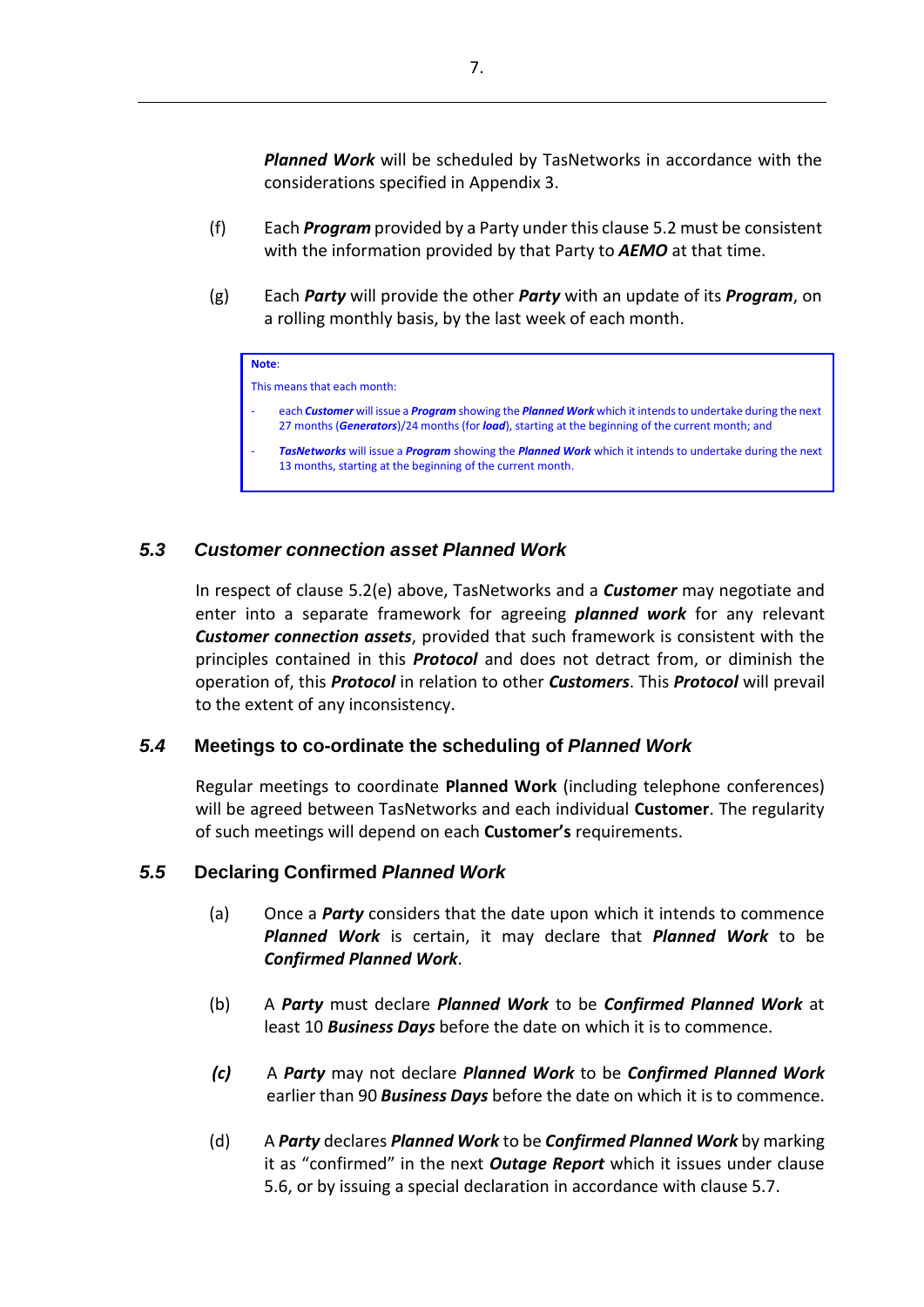- (e) Once a *Customer's Planned Work* has been declared to be *Confirmed Planned Work*, the *Customer* cannot withdraw or amend that *Confirmed Planned Work* (other than at the request of AEMO) without the consent of TasNetworks, which consent will not be unreasonably withheld or delayed.
- <span id="page-7-2"></span>(f) TasNetworks may withdraw or amend its *TasNetworks Confirmed Planned Work* at the request of *AEMO*, or if new information becomes available to TasNetworks and TasNetworks reasonably considers that the new information requires a change to the *TasNetworks Confirmed Planned Work* for reasons consistent with Appendix 3.
- (g) Any *Confirmed Planned Work* must be reasonably consistent with the information set out in the last version of that *Party's Program* issued under clause [5.2\(g\).](#page-6-0)

### <span id="page-7-0"></span>**5.6 Outage Report**

(a) By no later than 4.00 pm on each Monday, and no earlier than 8.00 am on the preceding Friday, each *Party* must deliver by e-mail to the other *Party* an *Outage Report* in the form as agreed between TasNetworks and each *Customer* from time to time.



- <span id="page-7-1"></span>(b) The *Outage Report* must list all:
	- (i) *Planned Work* proposed to be commenced by that *Party* during the 28 day period commencing on the Tuesday immediately following the date of issue of the *Outage Report*; and
	- (ii) all *Confirmed Planned Work* scheduled to be commenced by that *Party* during the 90 day period commencing on the Tuesday immediately following the date of issue of the *Outage Report*;

#### **Note:**

As the *Outage Report* is issued only once per week, and *Planned Work* must be declared to be *Confirmed Planned Work* at least 10 *Business Days* prior to the *Scheduled Date*, it follows that in each *Outage Report*, all work to be commenced within the next two week period must be declared as *Confirmed Planned Work,* and all work to be commenced during the 3rd week in the period should be declared as *Confirmed Planned Work***.** If work to be undertaken during the 3rd week cannot be declared in the *Outage Report*, then a separate notice under claus[e 5.7](#page-8-0) must be issued for that work at least ten *Business Days* prior to its commencement.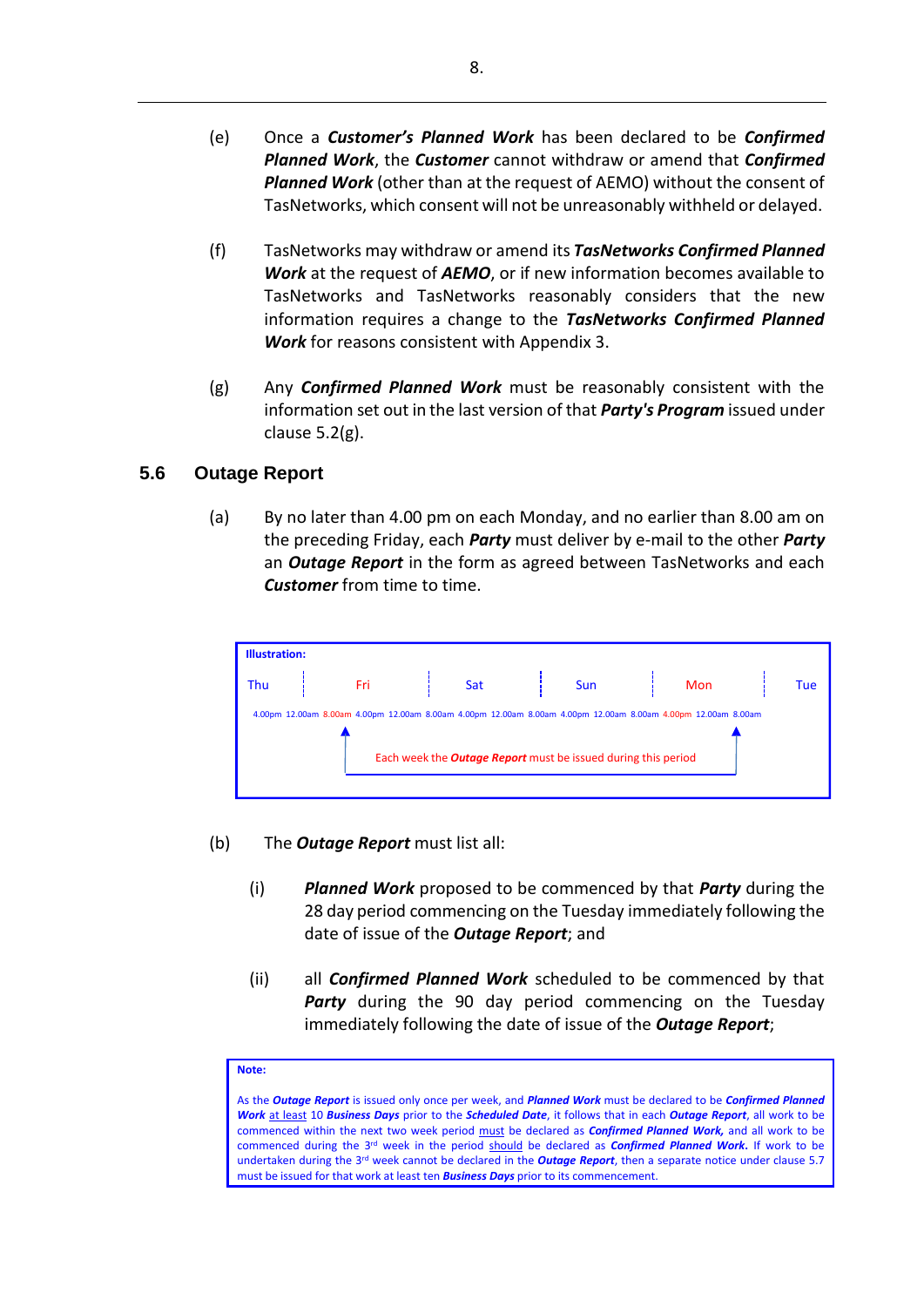- <span id="page-8-1"></span>(c) In respect of each item of *Planned Work* and *Confirmed Planned Work*, the *Outage Report must:* 
	- (i) describe the *Work*;
	- (ii) specify the intended date and time of commencement of that *Work*;
	- (iii) specify the expected duration of any *outage* associated with the undertaking of that *Work*; and
	- (iv) specify the *Recall Time* for any plant or equipment which will be affected by the undertaking of that *Work* and any expected or potential deficiencies and restrictions which may exist if that plant or equipment was recalled prior to the completion of the W*ork*.
- (d) If, for a particular week, a *Party* has no *Planned Work* or *Confirmed Planned Work* in the periods noted in [5.6\(b\) a](#page-7-1)bove, then no *Outage Report* is required to be provided.

### <span id="page-8-0"></span>*5.7* **Special declaration of** *Confirmed Planned Work*

If, prior to the issue of its next *Outage Report*, a *Party* wishes to declare as *Confirmed Planned Work* an item of *Planned Work* not so declared in its most recently issued *Outage Report*, it may do so by sending a separate notice to the other *Party.* The notice must:

- (a) list for the relevant item all of the information specified in clause  $5.6(c)$ ; and
- (b) declare the item to be *Confirmed Planned Work*.

### **5.8 Information and material changes to** *Planned Work* **details**

Without limiting clauses [5.3,](#page-6-1) [5.5 a](#page-6-2)nd [5.6 e](#page-7-0)ach *Party* will notify the other *Party* as soon as it becomes aware of any information or circumstances which may require it to make a material change to its *Program* or any new information not previously provided to the other *Party* under this clause [5](#page-5-0) and relevant to either party's *Program*. The notice should explain the circumstances and the nature of therelevant change.

This clause is subject to any confidentiality or other legal restrictions of a *Party* (for example, competition law principles).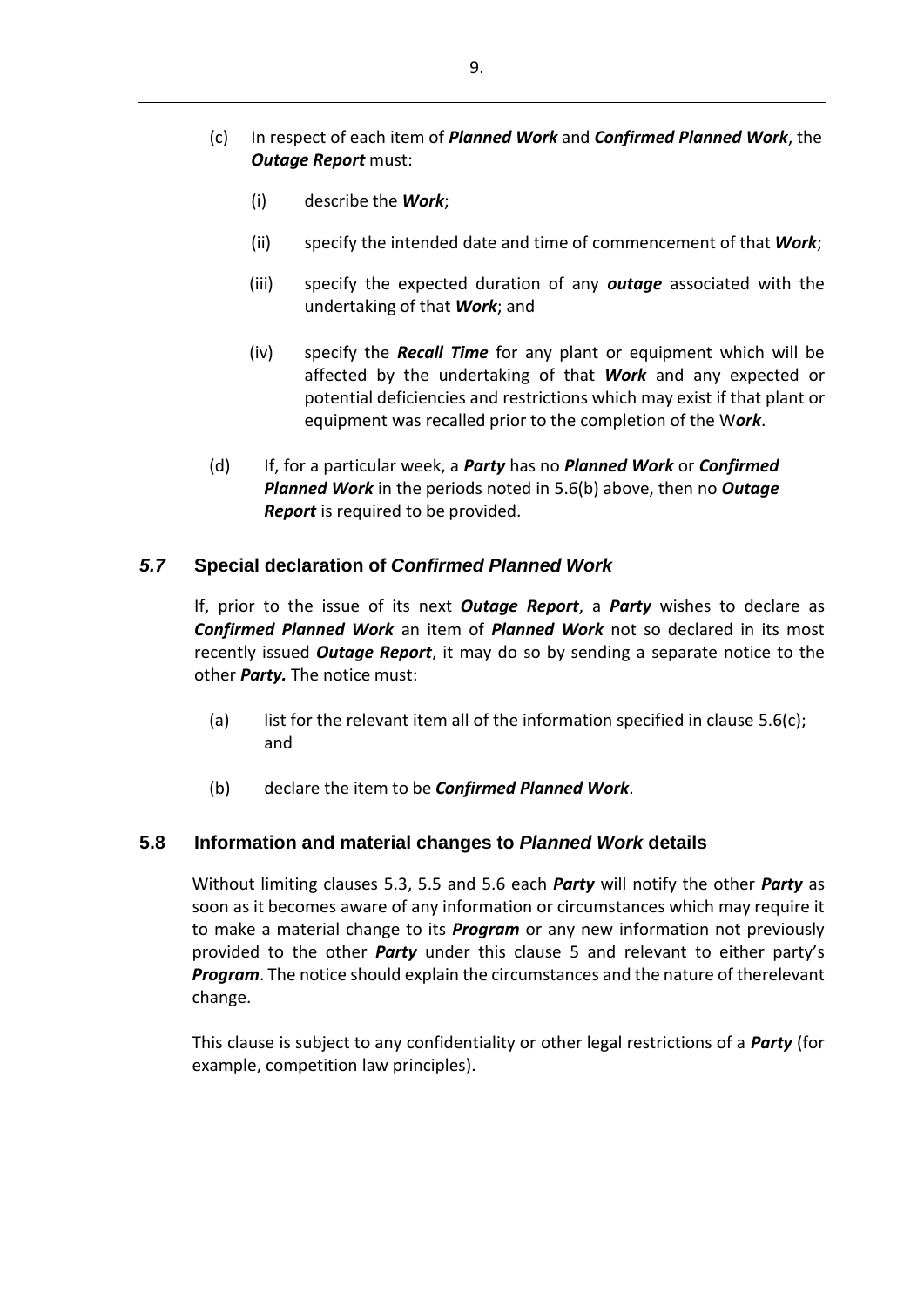# <span id="page-9-0"></span>**6. Rescheduling Inquiry**

The provisions of this clause [6](#page-9-0) apply independently as between TasNetworks and each *Customer*, and apply:

- a) in the case of a request by TasNetworks, to *Customer Confirmed Planned Work*; and
- b) in the case of a request by the *Customer*, to *TasNetworks Confirmed Planned Work* on a *Customer connection asset*.
- **6.1** A *Customer* may not request that TasNetworks reschedule *TasNetworks Confirmed Planned Work* on the *Network*. However, where a *Customer* has provided new information to TasNetworks under clause 5.8, it may request that TasNetworks consider whether that new information requires a change to *TasNetworks Confirmed Planned Work* as contemplated under clause [5.5\(f\).](#page-7-2)
- **6.2** A *Party* may, at any time up to 4.00 pm on the 4th *Business Day* prior to the *Scheduled Date* for any *Confirmed Planned Work* to which this clause applies ask the other *Party* for information concerning:
	- (a) whether or not the relevant *Confirmed Planned Work* can be rescheduled; and
	- (b) if the *Confirmed Planned Work* can be rescheduled:
		- (i) the extent to which it can be rescheduled; and
		- (ii) the date after which arrangements to reschedule it could not reasonably be made.

This request is called a '*Rescheduling Inquiry*' and must be in the form set out in Appendix 1 to this *Protocol*.



<span id="page-9-1"></span>**6.3** The relevant *Party* must provide the information requested in the *Rescheduling Inquiry* as soon as reasonably possible after receipt of the *Rescheduling Inquiry* but in any event no later than 4.00 pm on the 2<sup>nd</sup> Business Day after receipt of the *Rescheduling Inquiry*.

This response is called a '*Rescheduling Inquiry Response*' and must be in the form set out in Appendix 1 to this *Protocol*.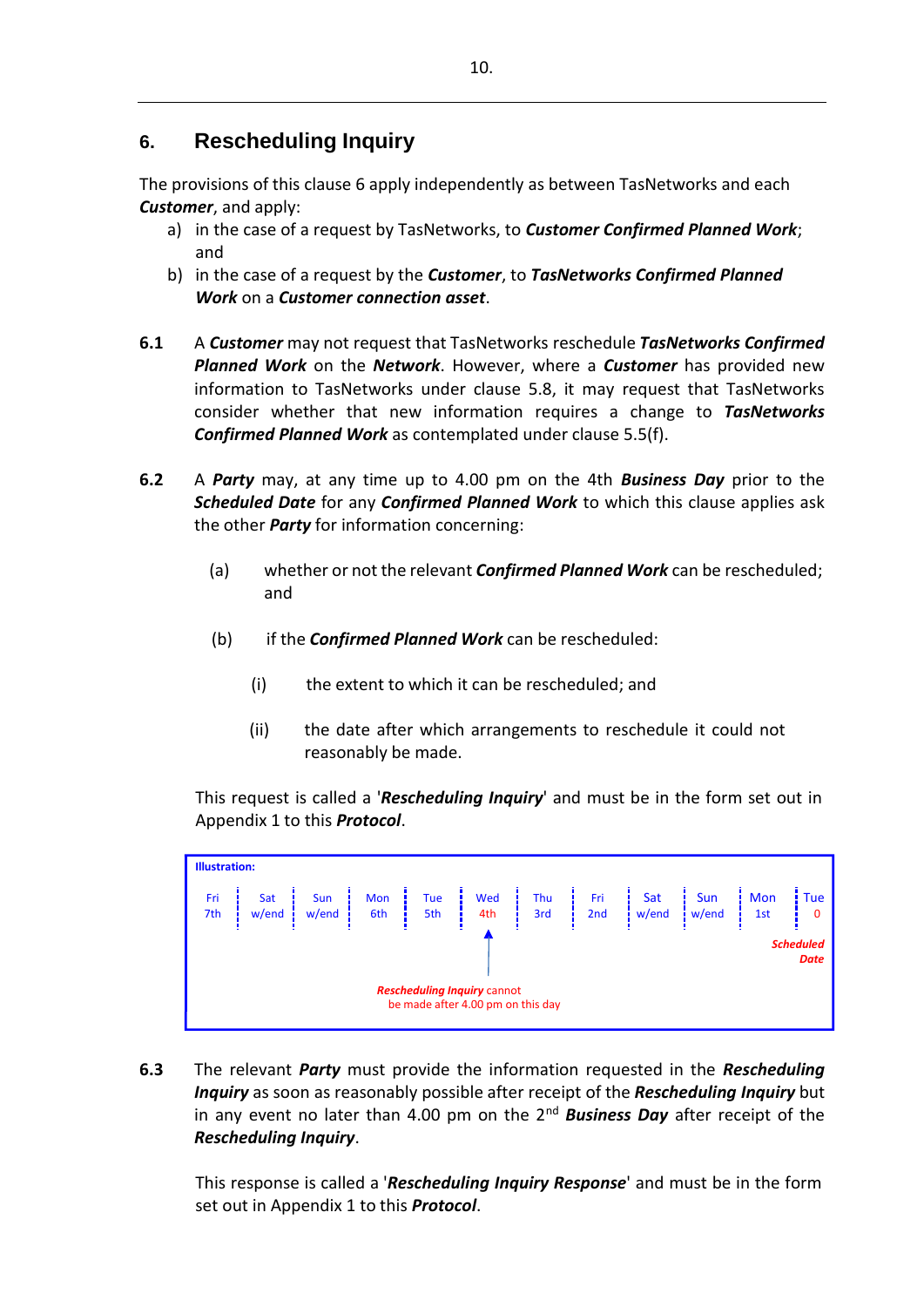# <span id="page-10-0"></span>**7. Rescheduling Request**

The provisions of this clause [7](#page-10-0) apply independently as between TasNetworks and each *Customer*, and apply:

- a) in the case of a request by TasNetworks, to *Customer Confirmed Planned Work*; and
- b) in the case of a request by the *Customer*, to *TasNetworks Confirmed Planned Work* on a *Customer connection asset*.
- **7.1** No *Party* will make a request under this claus[e 7 u](#page-10-0)nless it has a bona fide reason for requiring the relevant *Confirmed Planned Work* to be rescheduled.
- <span id="page-10-3"></span>*7.2* Except as specified in clauses [7.3 a](#page-10-1)nd [7.4,](#page-10-2) a *Party* may at any time give the other *Party* a notice requesting the other *Party* to reschedule all or a part of any relevant *Confirmed Planned Work* to which this clause applies*.*

This request is called a '*Rescheduling Request*' and must be in the form set out in Appendix 1 to this *Protocol*.

The *Rescheduling Request* must set out:

- (a) the item of *Confirmed Planned Work* which the *Party* wants rescheduled;
- (b) the reason for the proposed rescheduling; and
- (c) the length of the proposed delay to the commencement of the *Confirmed Planned Work*.
- <span id="page-10-1"></span>**7.3** A *Party* may not make a *Rescheduling Request* if it has already received a *Rescheduling Inquiry Response* in respect of the same *Confirmed Planned Work* which indicates that the *Confirmed Planned Work* cannot reasonably be rescheduled.
- <span id="page-10-2"></span>**7.4** If a *Party* has already received a *Rescheduling Inquiry Response* which nominates a date after which arrangements cannot reasonably be made to reschedule *Confirmed Planned Work,* the *Party* may not submit a *Rescheduling Request* in respect of the same *Confirmed Planned Work* after 4.00 pm on the nominated date.

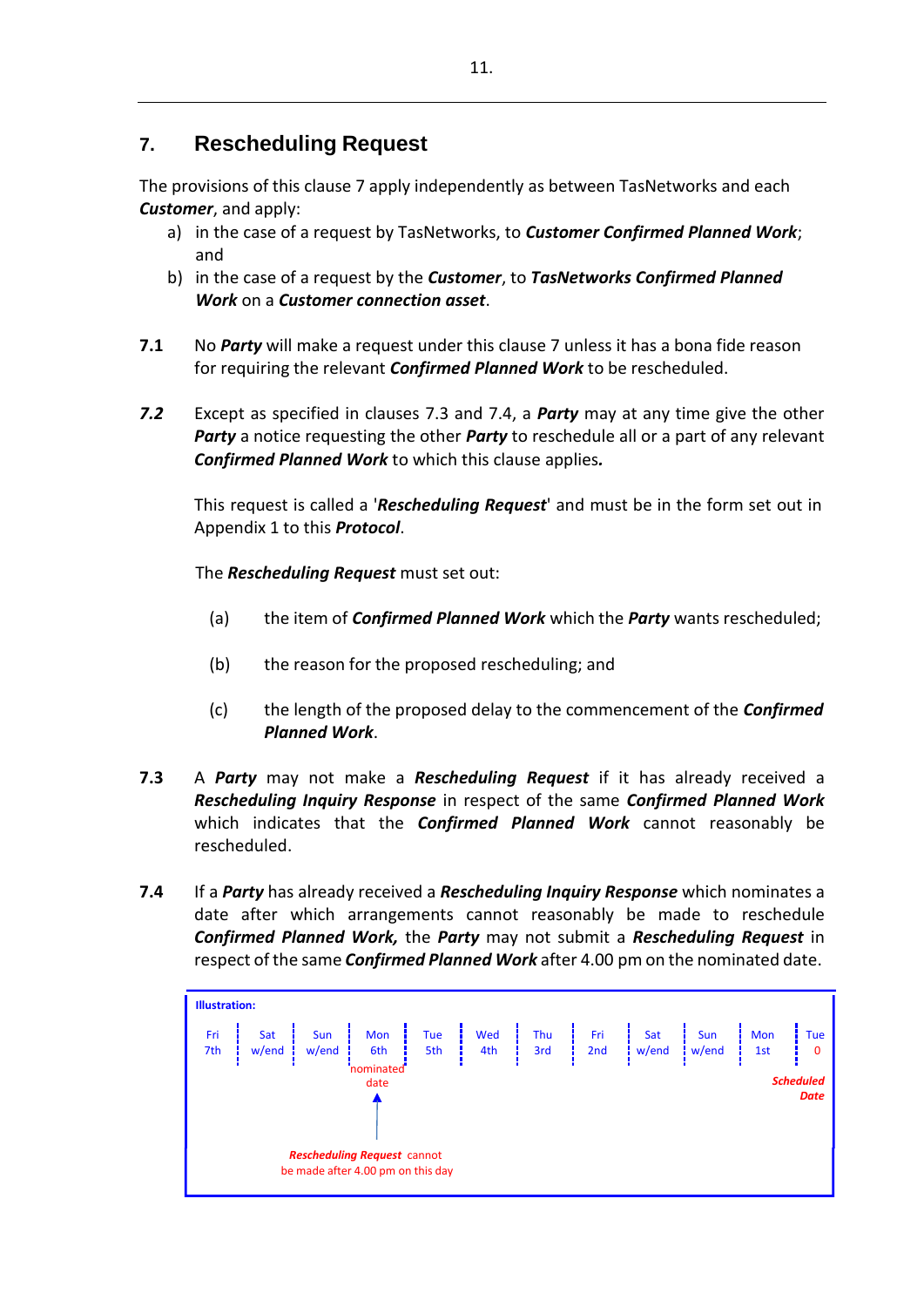- **7.5** A *Party* can make a *Rescheduling Request* even if it has not first made a *Rescheduling Inquiry*.
- <span id="page-11-1"></span>*7.6* Except as set out in clause [7.7,](#page-11-0) a *Rescheduling Request* can be revoked by the requesting *Party* at any time up to 4.00 pm on the 5th *Business Day* prior to the *Scheduled Date* by giving a notice to the other *Party.*

This notice is called a '*Revocation Notice*' and must be in the form set out in Appendix 1 to this *Protocol*.

| <b>Illustration:</b>                                                       |            |                    |                      |            |                                                 |                               |                                 |                   |                   |            |                 |
|----------------------------------------------------------------------------|------------|--------------------|----------------------|------------|-------------------------------------------------|-------------------------------|---------------------------------|-------------------|-------------------|------------|-----------------|
| Mon<br>6th                                                                 | Tue<br>5th | Wed<br><b>Xmas</b> | Thu<br><b>Boxing</b> | Fri<br>4th | Sat<br>$\begin{array}{c} 3rd \\ -1 \end{array}$ | $\frac{Sun}{i \text{ w/end}}$ | Mon<br>$\frac{1}{2}$ w/end      | <b>Tue</b><br>2nd | Wed<br><b>New</b> | Thu<br>1st | Fri<br>$\Omega$ |
| Year's<br>Day<br>Day<br>Day                                                |            |                    |                      |            |                                                 |                               | <b>Scheduled</b><br><b>Date</b> |                   |                   |            |                 |
| <b>Rescheduling Request cannot be</b><br>revoked after 4.00 pm on this day |            |                    |                      |            |                                                 |                               |                                 |                   |                   |            |                 |

- <span id="page-11-0"></span>**7.7** If, before making a *Rescheduling Request*, the requesting *Party* received a *Rescheduling Inquiry Response* which nominated a date after which arrangements could not reasonably be made to reschedule the applicable *Confirmed Planned Works*, the *Rescheduling Request* can be revoked at any time up to the earlier of:
	- (a) 4.00 pm on the nominated date; and
	- *(b)* 4.00 pm on the 5 th *Business Day* prior to the *Scheduled Date.*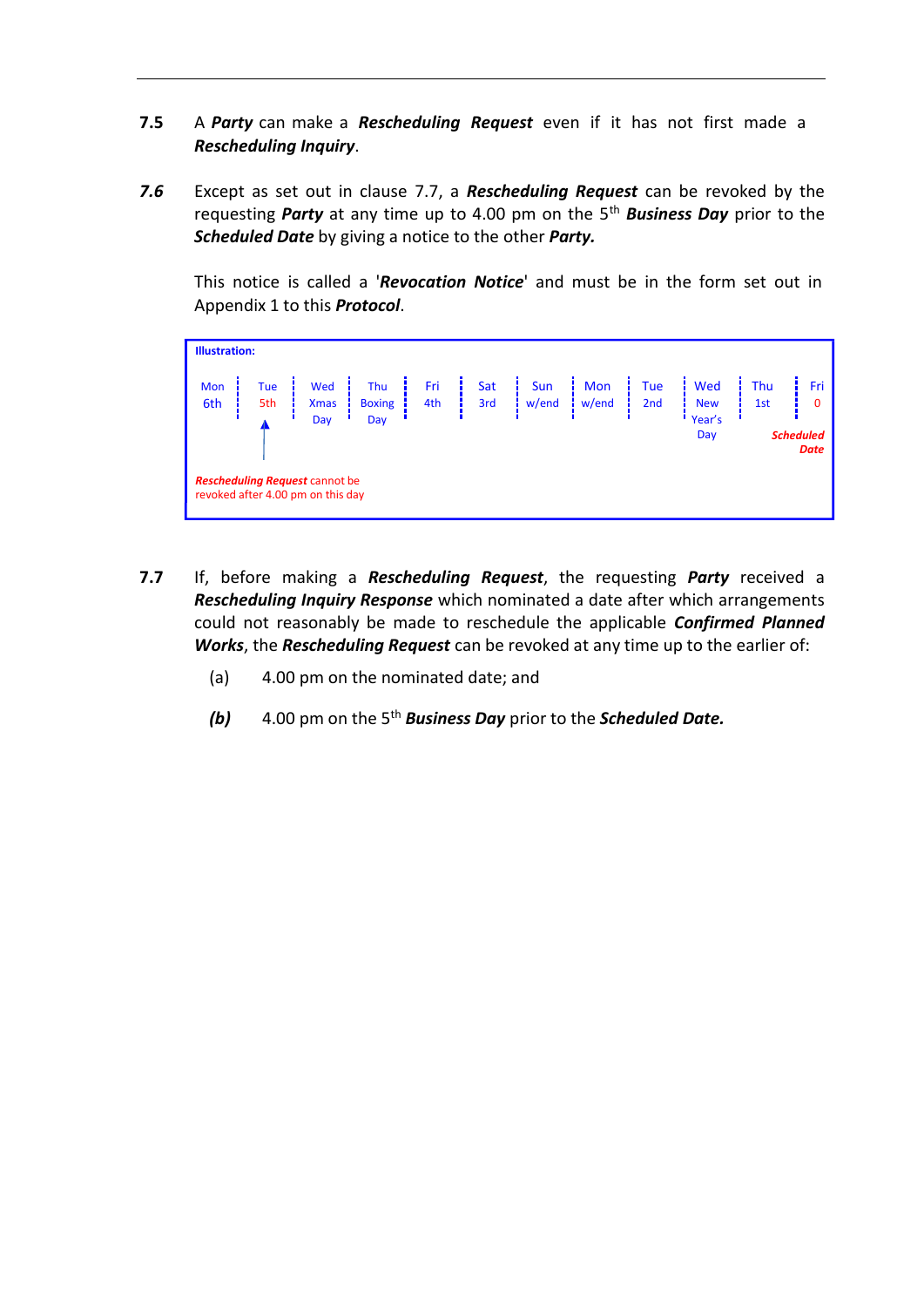**C.** Nominated date 5 *Business Days* before *Scheduled Date*: **Illustrations: A.** Nominated date less than 5 *Business Days* before *Scheduled Date*: Sun ' Mon <mark>' Tue ' Wed ' Thu ' Fri ' Sat</mark> w/end 8th 7th 6th 5th 4th w/end *Rescheduling Request* cannot be revoked after 4.00 pm on this day Sun w/end Mon 3rd nominated date Tue 2nd Wed 1st Thu  $\Omega$ *Scheduled Date* **B.** Nominated date more than 5 *Business Days* before *Scheduled Date*: Sun ¦ Mon ¦ Tue ¦ Wed ¦ Thu ¦ Fri ¦ Sat w/end 8th 7th 6th 5th 4th w/end nominated date *Rescheduling Request* cannot be revoked after 4.00 pm on the date nominated in a *Rescheduling Inquiry Response* Sun w/end Mon 3rd Tue 2nd Wed 1st Thu  $\Omega$ *Scheduled Date* Sun | Mon | Tue | Wed | Thu | Fri | Sat | Sun | Mon | Tue | Wed | Thu w/end it8th it 7th it 6th it 5th it 4th it w/end it w/end it 3rd it 2nd it 1st it 1 0 to 1 match 0 w nominated date *Scheduled Date*

**7.8** If a *Rescheduling Request* is revoked in accordance with clause [7.6](#page-11-1) or [7.7](#page-11-0) the applicable receiving *Party* must proceed with its *Confirmed Planned Work* in accordance with the terms of its *Confirmed Planned Work Notice*.

*Rescheduling Request* cannot be revoked after 4.00 pm on this day

- *7.9* Whilst a requesting *Party* cannot revoke a *Rescheduling Request* after the date specified in clause [7.6 o](#page-11-1)r [7.7 \(](#page-11-0)as the case may be), the receiving *Party* may in its absolute discretion permit the requesting *Party* to withdraw a *Rescheduling Request* at any time prior to the scheduled date for commencement of the relevant *Confirmed Planned Work.*
- <span id="page-12-0"></span>**7.10** If a *Rescheduling Request* is received by a *Party* not less than 1 *Business Day* before the *Scheduled Date* the applicable receiving *Party* will endeavour to accommodate the *Rescheduling Request*. In making this determination, the applicable receiving *Party* will take into account: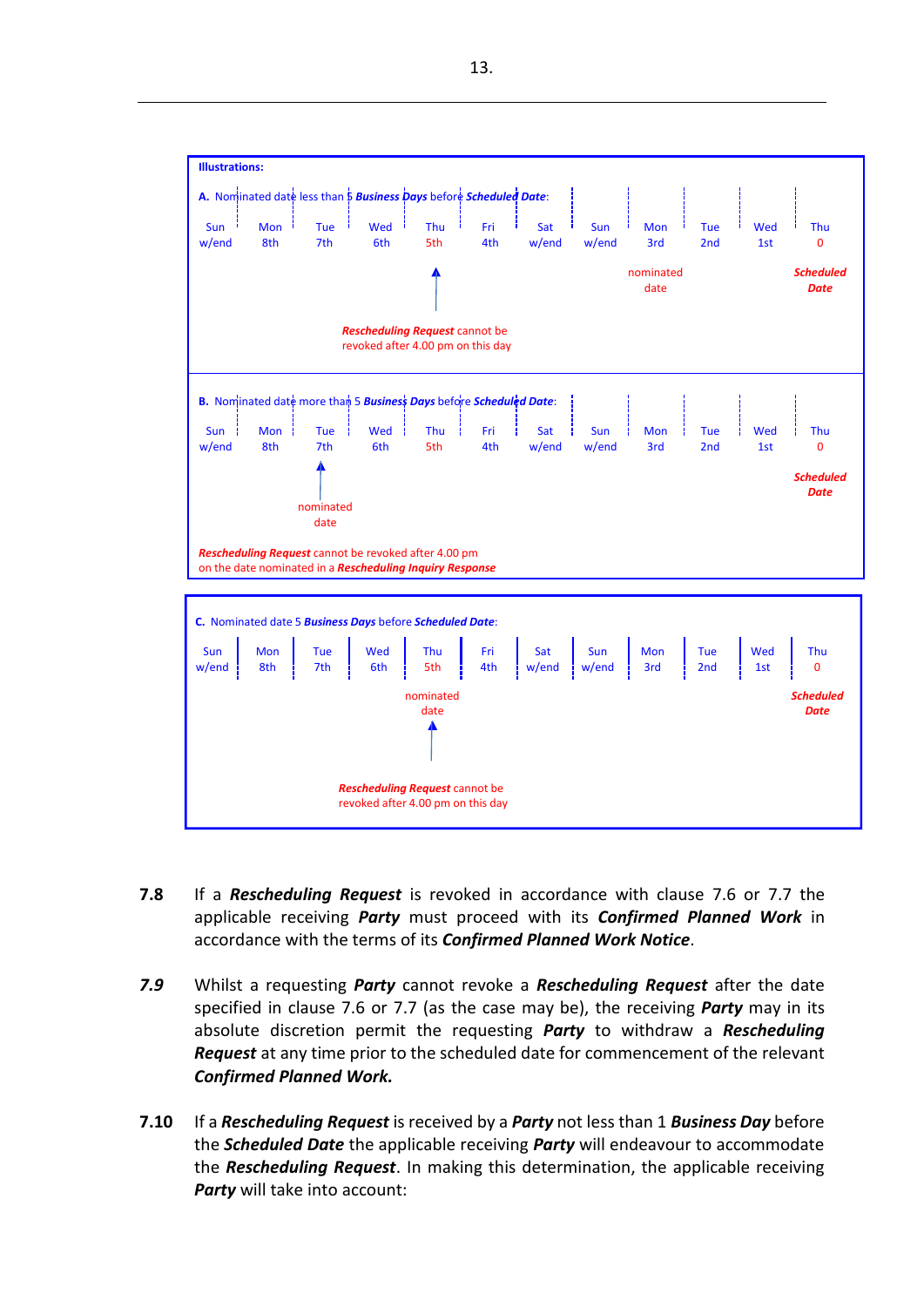- (a) the purposes and objectives set out in clause [1.1;](#page-1-0)
- (b) the complexity of the relevant *Confirmed Planned Work*;
- (c) the timing of the *Rescheduling Request*;
- (d) any potential risks to people or property;
- (e) the requirements of *AEMO* (if any); and
- (f) any other relevant factors associated with the rescheduling of the relevant *Confirmed Planned Work*.
- <span id="page-13-1"></span>**7.11** If a *Rescheduling Request* is received by the applicable receiving *Party* less than 1 *Business Day* before the *Scheduled Date,* the receiving *Party* may in its absolute discretion elect to accommodate or reject the *Rescheduling Request*.

| <b>Illustration:</b>                                                                                                                           |            |            |                                                                                                                                    |                                 |                                                                       |
|------------------------------------------------------------------------------------------------------------------------------------------------|------------|------------|------------------------------------------------------------------------------------------------------------------------------------|---------------------------------|-----------------------------------------------------------------------|
| Mon                                                                                                                                            | Tue<br>3rd | Wed<br>2nd | <b>Thu</b><br>1st<br>4.00pm 12.00am 8.00am 4.00pm 12.00am 8.00am 4.00pm 12.00am 8.00am 4.00pm 12.00am 8.00am 4.00pm 12.00am 8.00am | Fri<br><b>Scheduled</b><br>Date | <b>Sat</b>                                                            |
| If <b>Rescheduling Request</b> received before this<br>time, the receiving <b>Party</b> must endeavour to<br>reschedule Confirmed Planned Work |            |            | has absolute discretion whether or not to reschedule<br><b>Confirmed Planned Work</b>                                              |                                 | If Rescheduling Request received after this time, the receiving Party |

<span id="page-13-2"></span>**7.12** The applicable receiving *Party* must notify the requesting *Party* of its decision under clause [7.10](#page-12-0) or [7.11](#page-13-1) as soon as reasonably possible after receipt of the *Rescheduling Request* but in any event prior to the *Scheduled Date*.

This response is called a '*Rescheduling Request Response'* and must be in the form set out in Appendix 1 to this *Protocol*.

**7.13** If a *Rescheduling Inquiry Response* has been previously issued in relation to that *Confirmed Planned Work*, the receiving *Party* must update that information in its *Rescheduling Request Response*, or confirm that the information is still current.

### <span id="page-13-0"></span>**8. Compensation**

No compensation is provided for under this *Protocol*. TasNetworks and the *Customer* may agree a compensation framework for the direct costs associated with rescheduling any *Customer Confirmed Planned Work* or *TasNetworks Confirmed Planned Work* in relation to that *Customer's Customer connection assets*.

No compensation will be payable for rescheduling *TasNetworks Confirmed Planned Work* on the *Network.*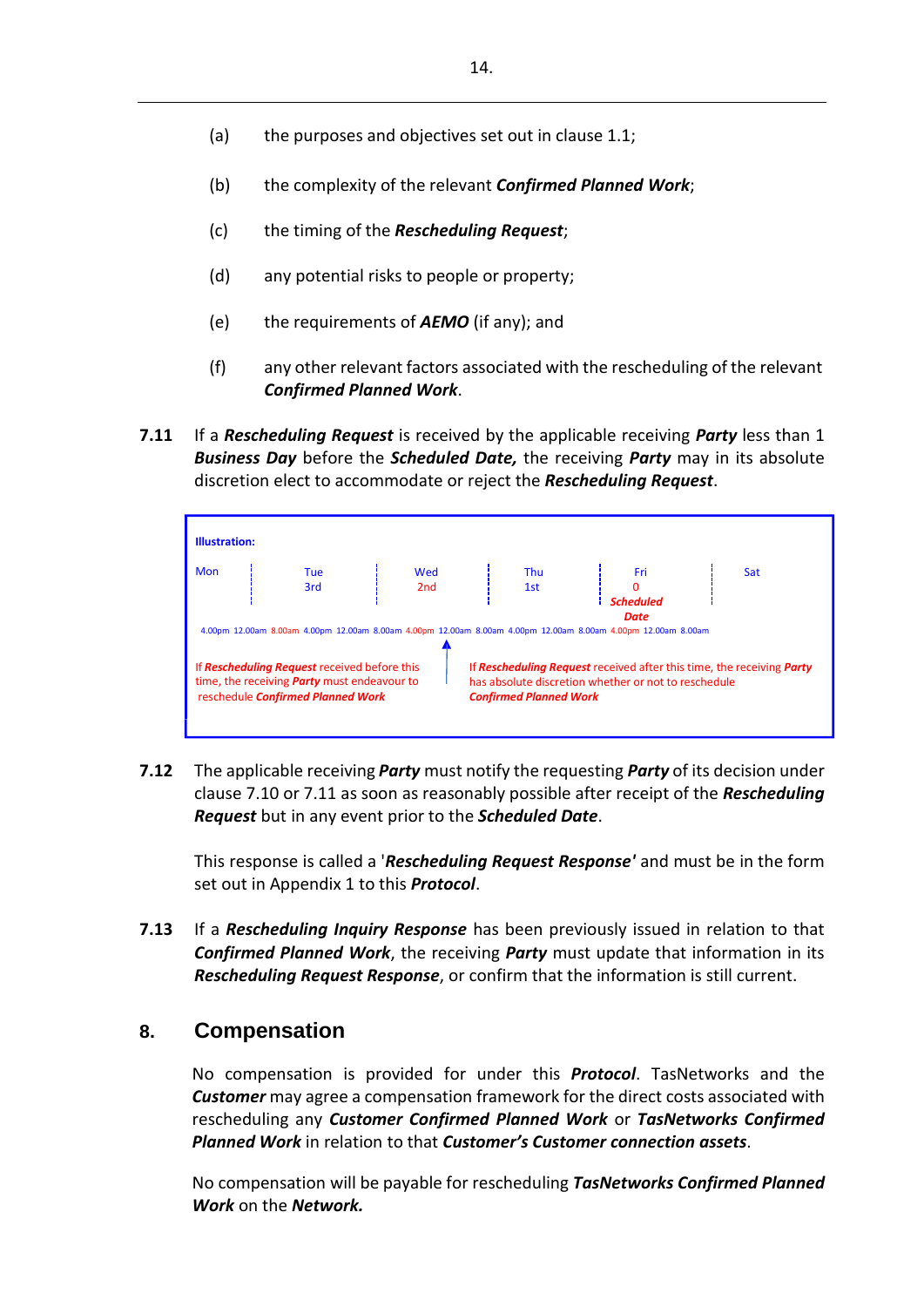# **9. Protocol Amendments**

### **9.1 Review**

TasNetworks will review this *Protocol* on at least a 3-yearly basis at the start of the relevant calendar year.

TasNetworks may review this *Protocol* on a more regular basis at its discretion (for example, due to a change in the *NER* or competition law).

### **9.2 Amendment process**

In reviewing this *Protocol*, TasNetworks will, before publishing an updated *Protocol*, offer consultation with all *Customers* on any proposed material amendments to the *Protocol*.

TasNetworks will consider in good faith any feedback from *Customers* in relation to any material amendments to the *Protocol* proposed by TasNetworks, but is not bound to implement any changes to its proposed amendments as a result of the feedback received from *Customers*.

## **10. Glossary**

### **10.1 Defined terms**

In this *Protocol* the following terms will have the meaning set out below:

*Administrator* means in relation to TasNetworks, the person listed in Table 1 as updated from time to time, and for each *Customer*, the person as notified to TasNetworks in writing from time to time;

*Business Day* means any day except a Saturday, Sunday or public holiday in Hobart;

*Business Hours* means hours falling between 8.00 am and 4.00 pm on a *Business Day*;

*Confirmed Planned Work* means *Planned Work* which has been declared as confirmed in an *Outage Report* or by special declaration;

*Connection Agreement* means the Transmission Connection Agreement entered into between TasNetworks and each respective *Customer*, as amended from time to time;

*Contact Person* means in relation to a *Party*, the person listed as that *Party's* 'Contact Person' in the relevant *Connection Agreement*;

*Customer* means a counterparty to a Transmission Connection Agreement with TasNetworks, including any Transmission Connection Agreement entered into after the commencement date of this *Protocol*;

*Customer connection asset* means a *connection asset* owned and operated by TasNetworks and connecting only the relevant *Customer* to the *Network*;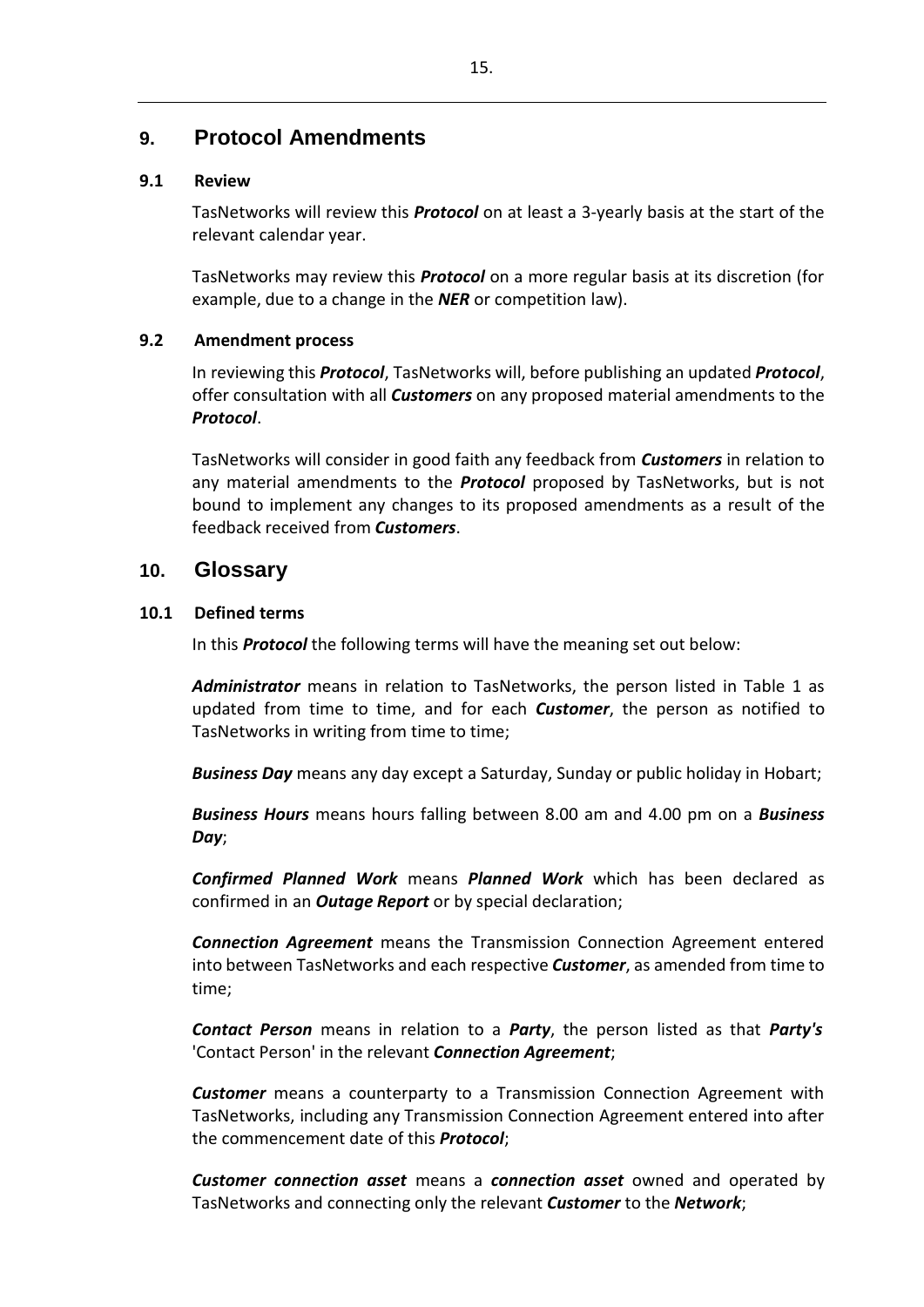*Emergency* means the actual or imminent occurrence of an event which in any way poses or has the potential to pose a threat to the safety of persons, hazard to any equipment (except for equipment that is minor in nature) or property or a threat to *power system security*;

*Rescheduling Inquiry* means a notice issued by a requesting *party* under clause [6;](#page-9-0)

*Generator* has the meaning set out in the *NER*;

*Load* has the meaning set out in the *NER*;

*NER* means the 'National Electricity Rules' as contained in the *National Electricity Law* set out in the schedule to the *National Electricity (South Australia) Act, 1996*;

*Network* means the regulated shared *transmission network* within Tasmania;

*Outage Report* has the meaning given in clause [5.6;](#page-7-0)

*Operational Communication* means any communications given in the course of the day to day running of each *Party's* assets by or on behalf of a *Party* to the other *Party*;

*Parties* means *TasNetworks* and its *Customers* and '*Party*' means any one of the *Parties* as the context dictates;

*Planned Work* has the meaning set out in clause [5.1;](#page-5-3)

*Program* means in relation to a *Party*, the program provided by that *Party* under clause [5.3](#page-6-1) and includes all updates to that program;

*Protocol* means this 'Protocol for Coordinating Planned Work between TasNetworks and Transmission Customers and regarding Operational Communications' as published on TasNetworks' website and updated from time to time;

*Recall Time* meansthe time required by a *Party* during an *outage* to make plant and equipment available to carry or generate energy;

*Rescheduling Inquiry Response* means a notice issued by a receiving *Party* under clause [6.3;](#page-9-1)

*Rescheduling Request* means a notice issued by a requesting *Party* under clause [7.2;](#page-10-3)

*Rescheduling Request Response* means a notice issued by a receiving *Party* under clause [7.12;](#page-13-2)

*Revocation Notice* means a notice issued by a requesting *Party* under clause [7.6;](#page-11-1)

*Scheduled Date* means, in respect of *Confirmed Planned Work*, the date nominated in the relevant *Outage Report* as the date on which that *Confirmed Planned Work* is scheduled to commence;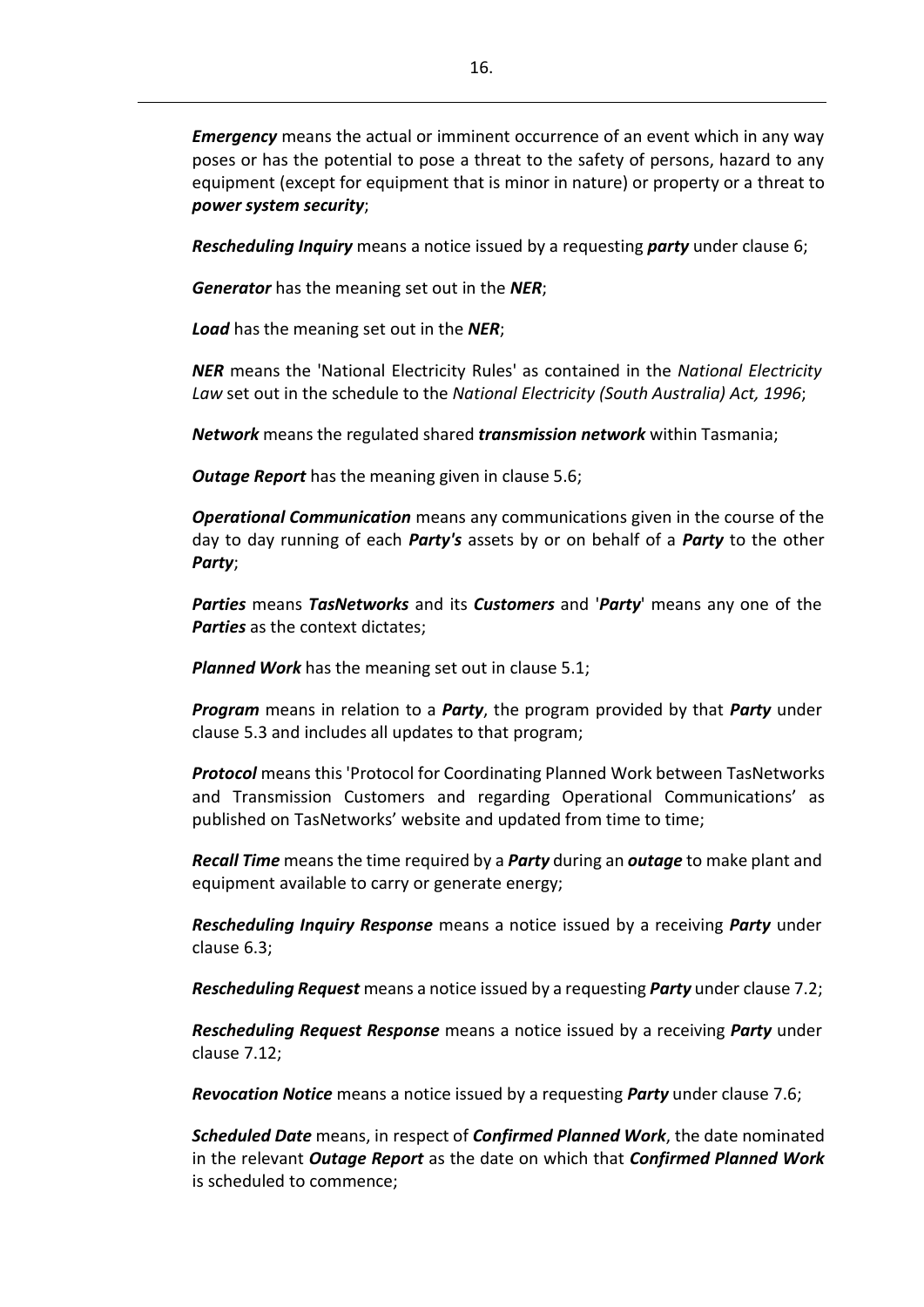*TasNetworks* means Tasmanian Networks Pty Ltd ABN 24 167 357 299 and includes its *Contact Person*;

*Unplanned Work* means any *Work* in relation to a *Party's* assets which that *Party* considers should be undertaken, in order to deal with an *Emergency* or, as a result of an *Emergency*;

*Work* includes installation, construction, commissioning, *augmentation*, *extension*, removal, inspection, testing, undertaking of repairs or undertaking of maintenance in relation to a *Party's* assets;

*augmentation*, *extension, good electricity industry practice, Network User, AEMO, outage, transmission network, connection assets* and *power system security* have the same meaning as is given to those terms in the *NER*.

#### **10.2 Interpretation rules**

In this *Protocol* unless the contrary intention is specifically expressed:

- (a) a reference to a clause, table or paragraph is a reference to a clause, table or paragraph of this *Protocol*;
- (b) a reference to this *Protocol*, any other agreement or instrument or any provision of any of them includes any amendment, variation or replacement of this *Protocol*, that agreement, instrument or provision;
- (c) a reference to a statute, ordinance, licence, code or other law includes regulations and other instruments under, and consolidations, amendments, re-enactments, extensions or replacements of that statute, ordinance, licence, code or law;
- (d) a reference to a thing (including an amount) is a reference to the whole and each part of it;
- (e) the singular includes the plural and vice versa;
- (f) the word "person" includes a natural person, firm, body corporate, partnership (whether limited or otherwise), joint venture, trust, an unincorporated association and any authority;
- (g) a reference to a person includes a reference to the person's executors, administrators, successors, and substitutes (including persons taking by novation) and permitted assigns;
- (h) a reference to one gender includes all genders;
- (i) if a period of time is specified and the period dates from a given day or the day of an act or event, it is to be calculated exclusive of that day and, if a period of time is specified as commencing on a given day or the day of an act or event, it is to be calculated inclusive of that day;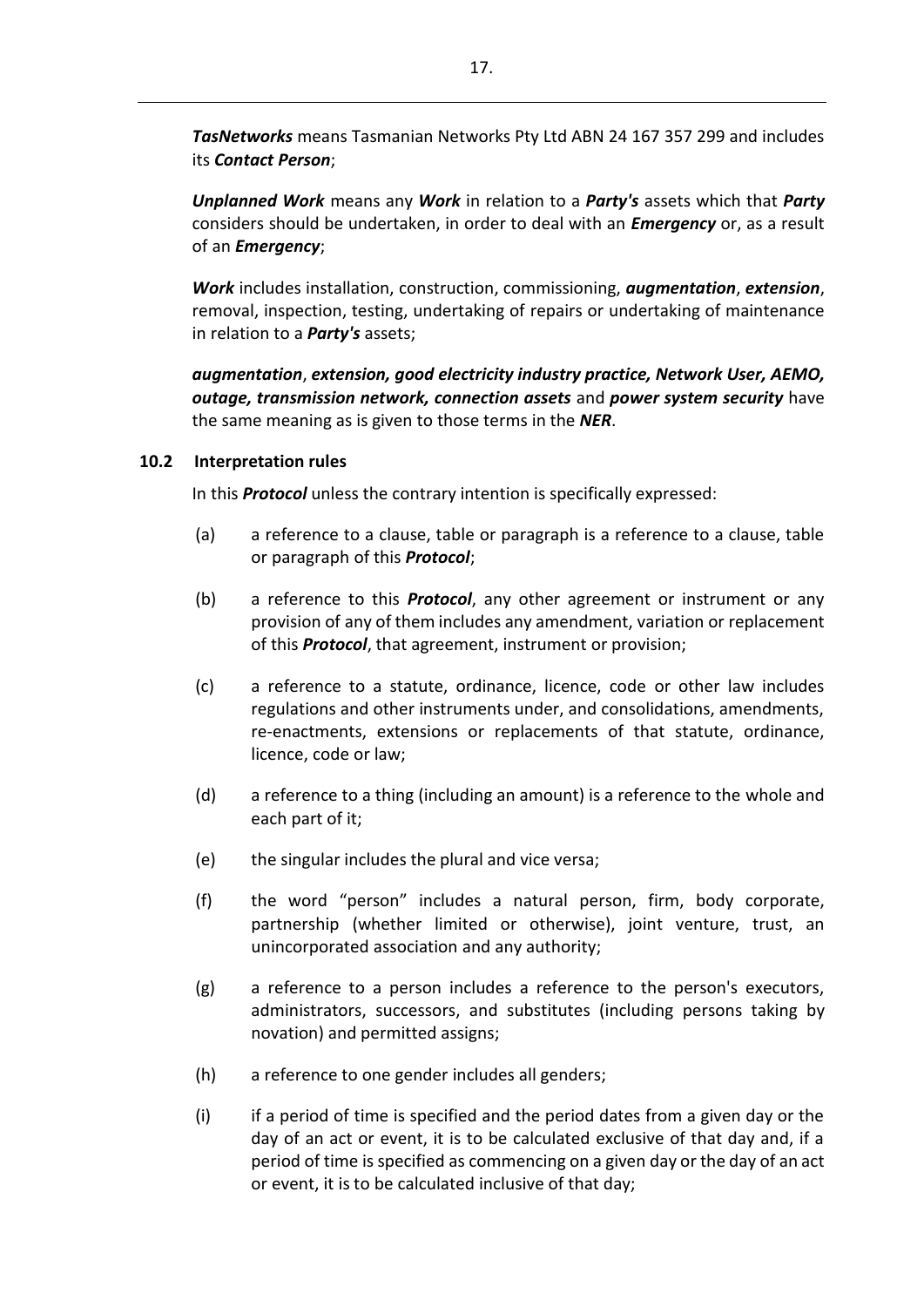- (k) a reference to a day is a reference to a period of time commencing at midnight and ending the following midnight;
- (l) a reference to a month is a reference to a calendar month;
- (m) a reference to time is a reference to Hobart time;
- (n) if a word or phrase is specifically defined in this *Protocol* other parts of speech and grammatical forms of that word or phrase have corresponding meanings;
- (o) headings are inserted for convenience and do not affect the interpretation of this *Protocol*; and
- (p) mentioning anything after include, includes or including does not limit what else might be included.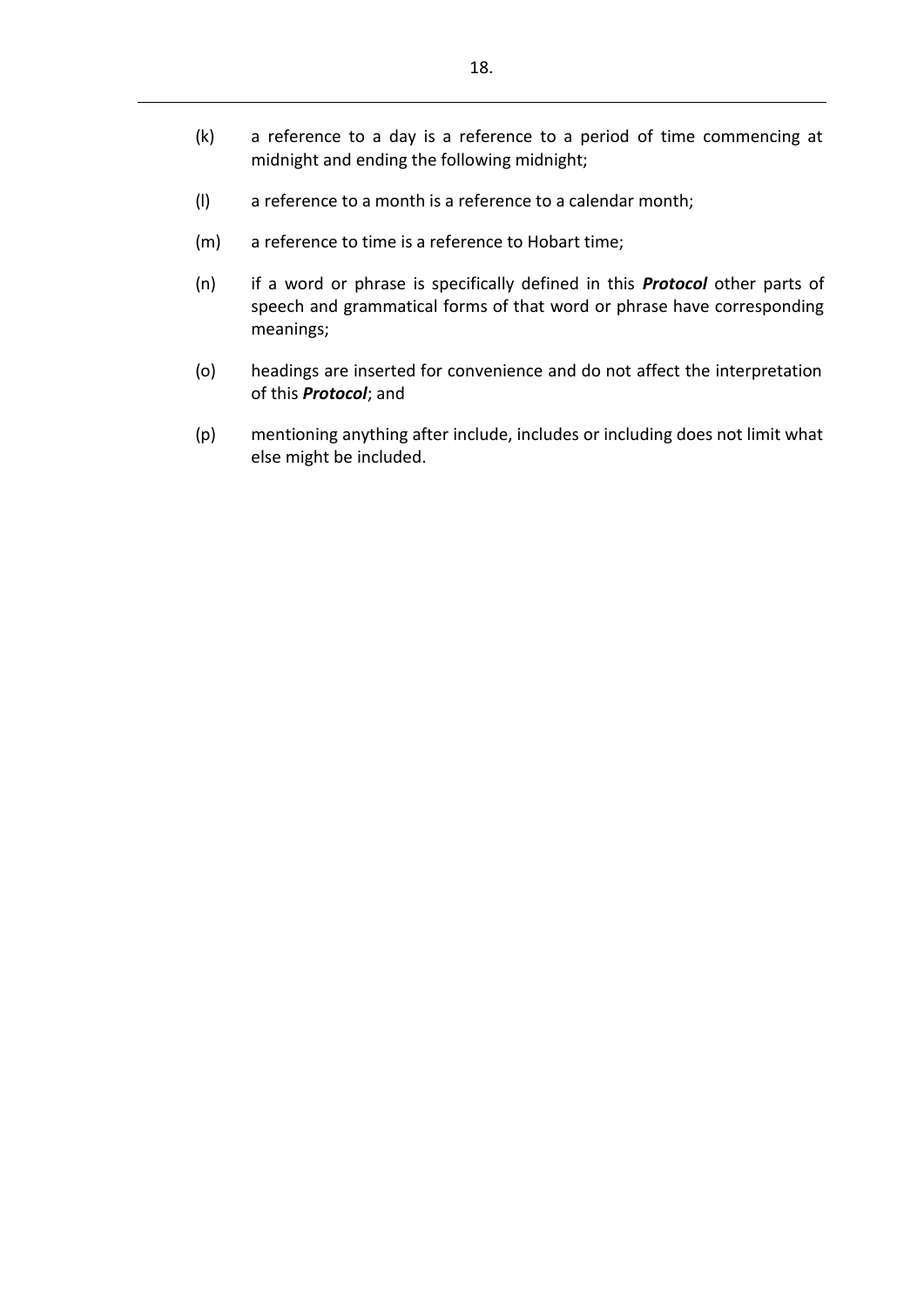

# **Appendix 1 – Agreed form of rescheduling notice**

# **planned work coordination protocol**

#### **TasNetworks (TN) Customer** Re-scheduling enquiry **Re-scheduling enquiry** Re-scheduling request <br> Re-scheduling request Customer agrees to request  $\Box$  TasNetworks agrees to request Revocation of re-scheduling request Revocation of re-scheduling request Customer agrees to revocation  $\parallel$  TasNetworks agrees to revocation

# **Re-scheduling application from TasNetworks or Customer**

### **Re-scheduling information**

| SAP number     | Customer<br>number |  |
|----------------|--------------------|--|
| Circuit        | Equipment          |  |
| Original date  | Original date      |  |
| Suggested date | Suggested<br>date  |  |
| Suggested time | Suggested<br>time  |  |
| Agreed date    | Agreed date        |  |
| Agreed time    | Agreed time        |  |

### **Re-scheduling agreement**

| Agree to         | Agree to      |  |
|------------------|---------------|--|
| re-scheduling    | re-scheduling |  |
| Date             | Date          |  |
| TasNetworks      | Customer      |  |
| reference number | reference     |  |
|                  | number        |  |

### **Comments**

Mail to:

Administrator: [Programming@tasnetworks.com.au](mailto:Programming@tasnetworks.com.au) ; [customeraccountmanagement@tasnetworks.com.au](mailto:customeraccountmanagement@tasnetworks.com.au)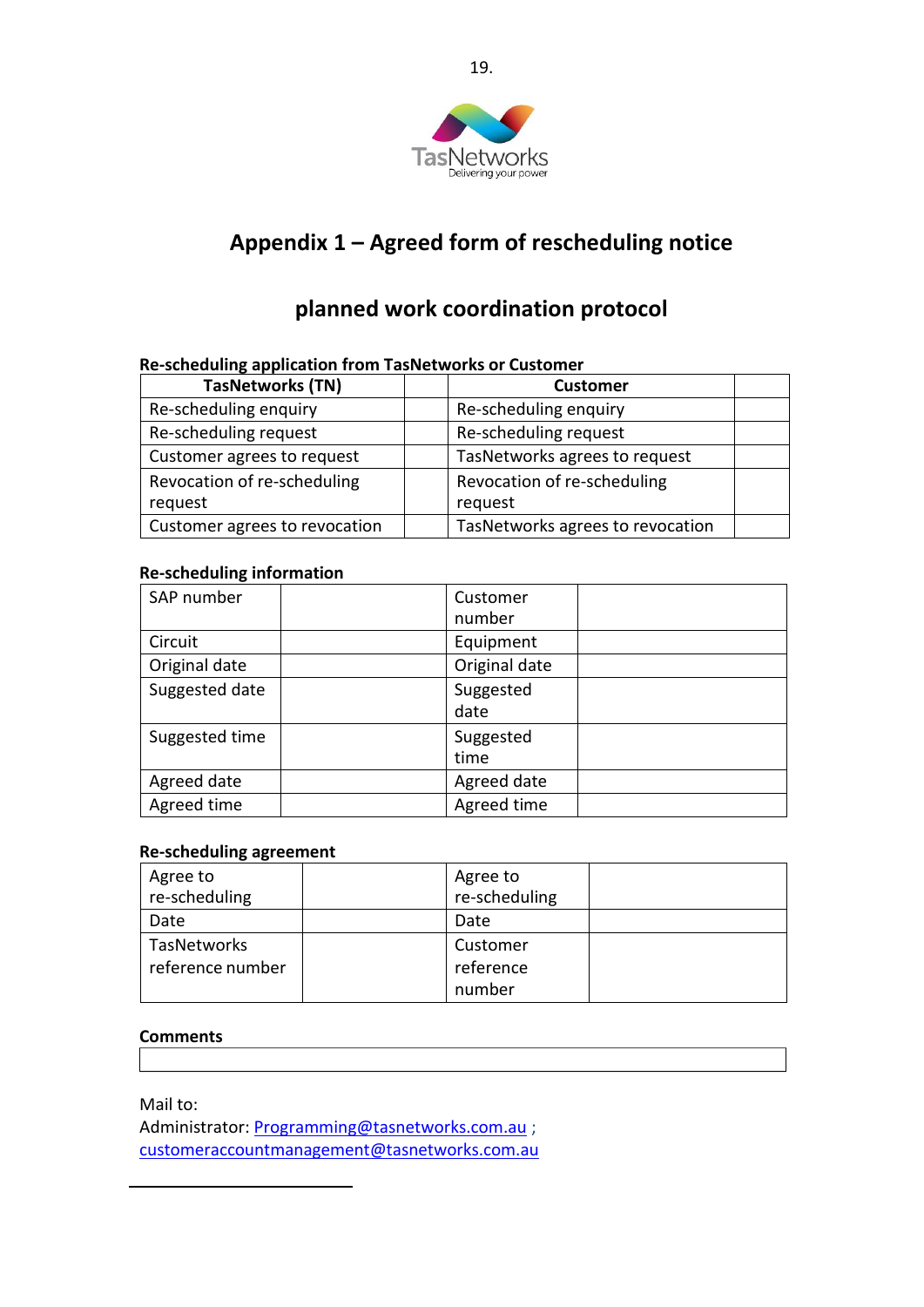# **Appendix 2 – Indicative Flowchart, Coordination of Planned Work**